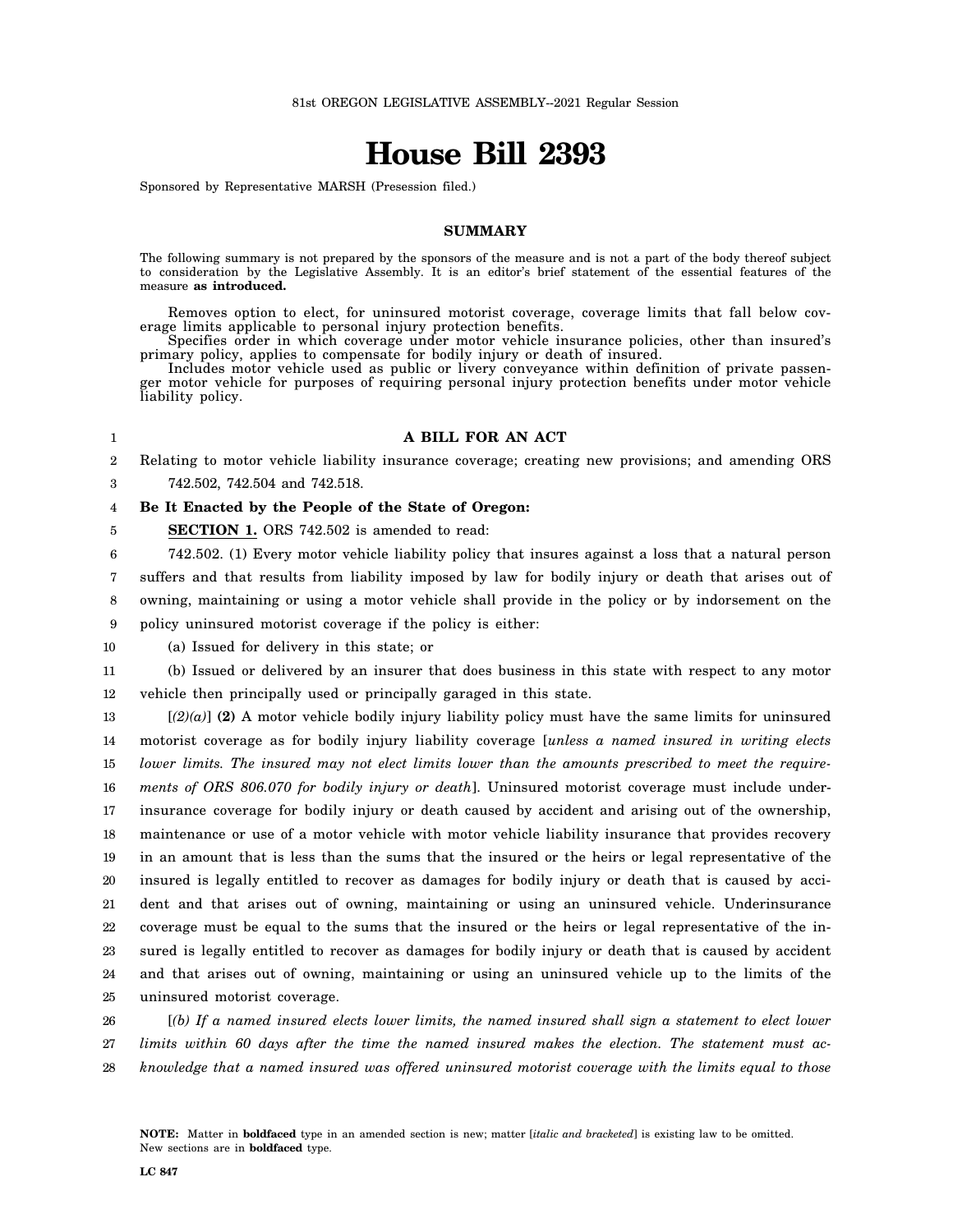1 2 3 4 5 6 7 *for bodily injury liability. The statement must have a brief summary that is not part of the insurance contract and that describes what uninsured motorist coverage provides and what the underinsured coverage provides. The summary must also state the price for coverage with limits equal to the named insured's bodily injury liability limits and the price for coverage with the lower limits the named insured requested. The statement remains in force until a named insured rescinds the statement in writing or until the motor vehicle bodily injury liability limits are changed. The Department of Consumer and Business Services shall approve the form of statement that complies with this paragraph.*]

8 9 10 11 [*(c) A statement electing lower limits need not be signed if vehicles are either added to or subtracted from a policy or if the policy is amended, renewed, modified or replaced by the same insurer or an insurer within a group of companies that is under common ownership or control, unless the liability limits of the policy are changed.*]

12 13 14 15 16 17 18 19 20 21 22 23 (3) The insurer that issues the policy may offer one or more options of uninsured motorist coverage that are larger than the amounts prescribed to meet the requirements of ORS 806.070 and in excess of the limits provided under the policy for motor vehicle bodily injury liability insurance. Offers of uninsured motorist coverage must include underinsurance coverage for bodily injury or death that is caused by accident and that arises out of owning, maintaining or using a motor vehicle with motor vehicle liability insurance that provides recovery in an amount that is less than the sums that the insured or the heirs or legal representative of the insured is legally entitled to recover as damages for bodily injury or death that is caused by accident and that arises out of owning, maintaining or using an uninsured vehicle. Underinsurance coverage must be equal to the sums that the insured or the heirs or legal representative of the insured is legally entitled to recover as damages for bodily injury or death that is caused by accident and that arises from owning, maintaining or using an uninsured vehicle up to the limits of the uninsured motorist coverage.

24

(4) Underinsurance coverage is subject to ORS 742.504 and 742.542.

25 26 27 28 29 (5) Uninsured motorist coverage and underinsurance coverage must provide coverage for bodily injury or death if the amount of liability insurance recovered is less than the sums that the insured or the heirs or legal representative of the insured is legally entitled to recover as damages for bodily injury or death that is caused by accident and that arises out of owning, maintaining or using an uninsured vehicle.

30 31 32 33 34 (6) Uninsured motorist coverage and underinsurance coverage must provide coverage for bodily injury or death if the amount recovered from a self-insurer is less than the sums that the insured or the heirs or legal representative of the insured is legally entitled to recover as damages for bodily injury or death that is caused by accident and that arises out of owning, maintaining or using an uninsured vehicle.

35 36 37 38 39 40 41 42 43 44 45 (7) As used in this section and except as otherwise provided in this subsection, "amount recovered from other motor vehicle liability insurance policies" means the proceeds of liability insurance or the proceeds received from a public body under ORS 30.260 to 30.300 that are recovered by or on behalf of the injured party. Proceeds recovered on behalf of the injured party include proceeds the injured party's insurer receives as reimbursement for personal injury protection benefits the insurer provides to the injured person, proceeds the medical providers of the injured person receive and proceeds received as attorney fees on the claim of the injured person. If applicable liability insurance policy limits are exhausted upon payment, settlement or judgment by division among two or more injured persons, "amount recovered from other motor vehicle liability insurance policies" means the proceeds that are recovered by or on behalf of the injured person but does not include any proceeds of the liability policy that other injured persons receive.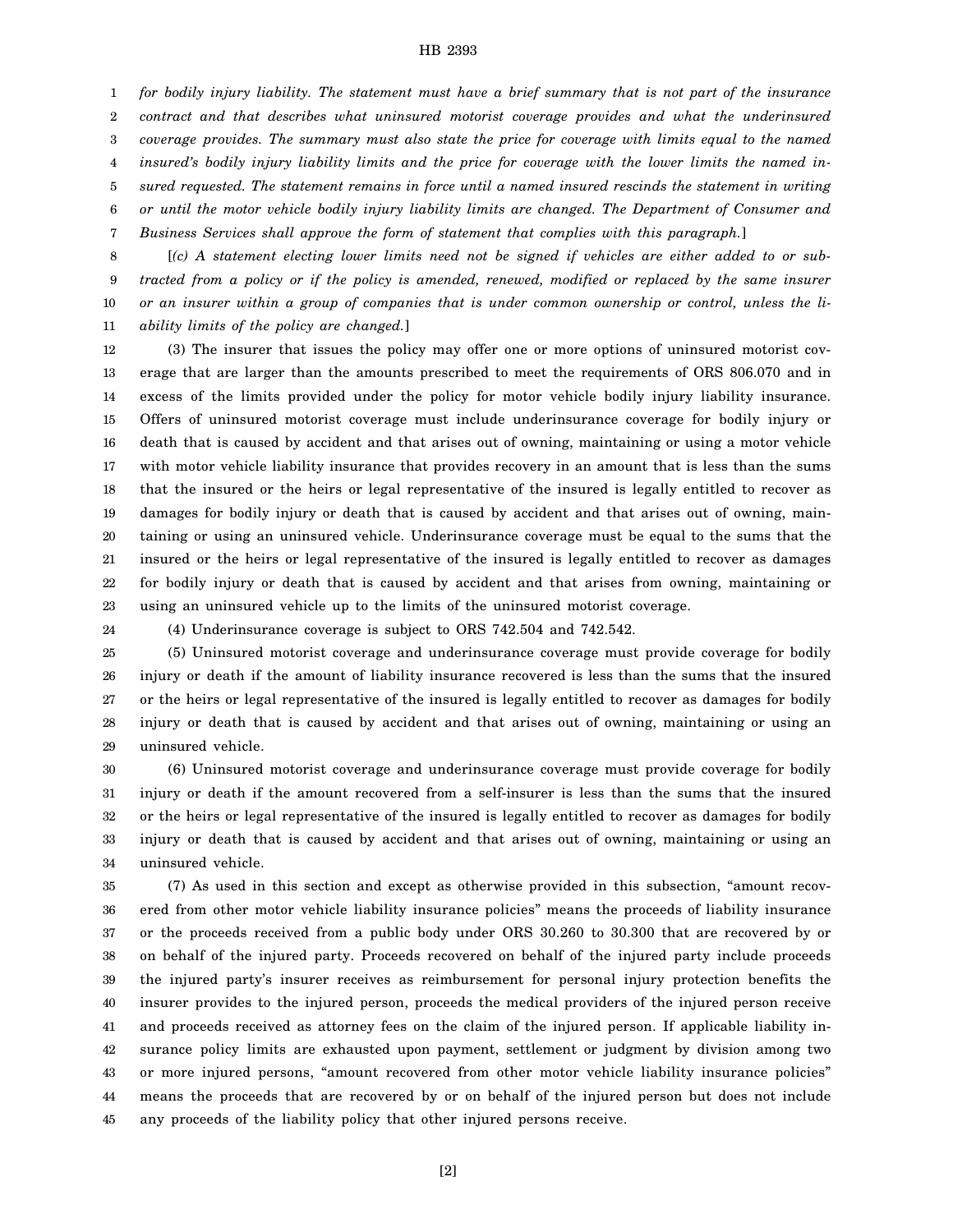1 **SECTION 2.** ORS 742.504 is amended to read:

2 3 4 5 6 742.504. Every policy required to provide the coverage specified in ORS 742.502 shall provide uninsured motorist coverage that in each instance is no less favorable in any respect to the insured or the beneficiary than if the following provisions were set forth in the policy. However, nothing contained in this section requires the insurer to reproduce in the policy the particular language of any of the following provisions:

7 8 9 10 11 12 13 14 (1)(a) Notwithstanding ORS 30.260 to 30.300, the insurer will pay all sums that the insured or the heirs or legal representative of the insured is legally entitled to recover as damages from the owner or operator of an uninsured vehicle because of bodily injury sustained by the insured caused by accident and arising out of the ownership, maintenance or use of the uninsured vehicle. Determination as to whether the insured, the insured's heirs or the insured's legal representative is legally entitled to recover such damages, and if so, the amount thereof, shall be made by agreement between the insured and the insurer, or, in the event of disagreement, may be determined by arbitration as provided in subsection (10) of this section.

15 16 17 18 (b) No judgment against any person or organization alleged to be legally responsible for bodily injury, except for proceedings instituted against the insurer as provided in this policy, shall be conclusive, as between the insured and the insurer, on the issues of liability of the person or organization or of the amount of damages to which the insured is legally entitled.

19 (2) As used in this policy:

20 (a) "Bodily injury" means bodily injury, sickness or disease, including death resulting therefrom.

21 22 23 (b) "Hit-and-run vehicle" means a vehicle that causes bodily injury to an insured arising out of physical contact of the vehicle with the insured or with a vehicle the insured is occupying at the time of the accident, provided:

24 25 (A) The identity of either the operator or the owner of the hit-and-run vehicle cannot be ascertained;

26 27 28 29 30 31 (B) The insured or someone on behalf of the insured reported the accident within 72 hours to a police, peace or judicial officer, to the Department of Transportation or to the equivalent department in the state where the accident occurred, and filed with the insurer within 30 days thereafter a statement under oath that the insured or the legal representative of the insured has a cause or causes of action arising out of the accident for damages against a person or persons whose identities are unascertainable, and setting forth the facts in support thereof; and

32 33 (C) At the insurer's request, the insured or the legal representative of the insured makes available for inspection the vehicle the insured was occupying at the time of the accident.

34

(c) "Insured," when unqualified and when applied to uninsured motorist coverage, means:

35 36 37 38 39 40 (A) The named insured as stated in the policy and any person designated as named insured in the schedule and, while residents of the same household, the spouse of any named insured and relatives of either, provided that neither the relative nor the spouse is the owner of a vehicle not described in the policy and that, if the named insured as stated in the policy is other than an individual or spouses in a marriage who are residents of the same household, the named insured shall be only a person so designated in the schedule;

41 42 43 (B) Any child residing in the household of the named insured if the insured has performed the duties of a parent to the child by rearing the child as the insured's own although the child is not related to the insured by blood, marriage or adoption; and

44 45 (C) Any other person while occupying an insured vehicle, provided the actual use thereof is with the permission of the named insured.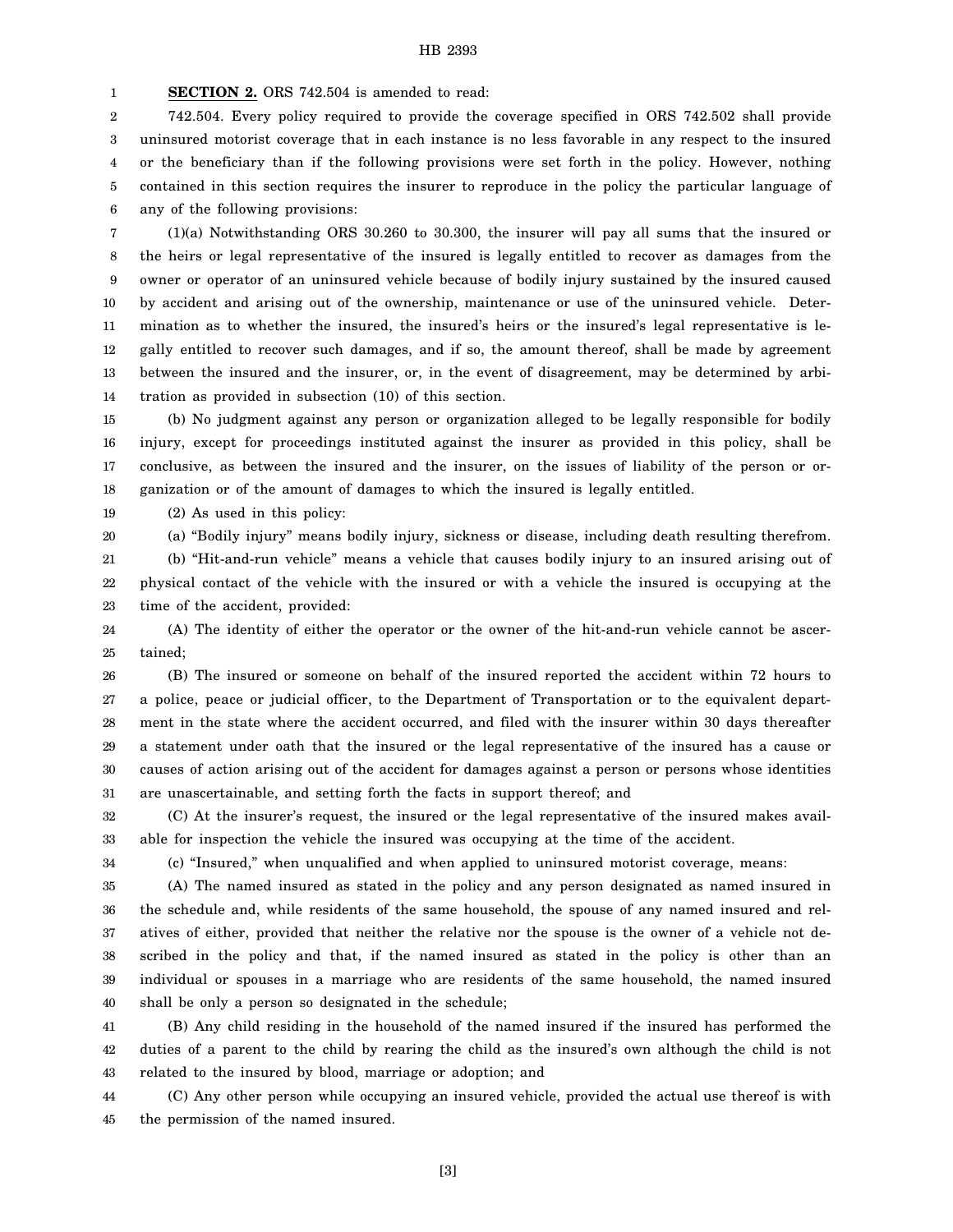1 2 3 4 5 6 7 (d) "Insured vehicle," except as provided in paragraph (e) of this [*provision*] **subsection**, means: (A) The vehicle described in the policy or a newly acquired or substitute vehicle, as each of those terms is defined in the public liability coverage of the policy, insured under the public liability provisions of the policy; or (B) A nonowned vehicle operated by the named insured or spouse if a resident of the same household, provided that the actual use thereof is with the permission of the owner of the vehicle and the vehicle is not owned by nor furnished for the regular or frequent use of the insured or any

8 member of the same household.

30

9 10 (e) "Insured vehicle" does not include a trailer of any type unless the trailer is a described vehicle in the policy.

11 (f) "Occupying" means in or upon or entering into or alighting from.

12 13 14 (g) "Phantom vehicle" means a vehicle that causes bodily injury to an insured arising out of a motor vehicle accident that is caused by a vehicle that has no physical contact with the insured or the vehicle the insured is occupying at the time of the accident, provided:

15 16 (A) The identity of either the operator or the owner of the phantom vehicle cannot be ascertained;

17 18 19 (B) The facts of the accident can be corroborated by competent evidence other than the testimony of the insured or any person having an uninsured motorist claim resulting from the accident; and

20 21 22 23 24 25 (C) The insured or someone on behalf of the insured reported the accident within 72 hours to a police, peace or judicial officer, to the Department of Transportation or to the equivalent department in the state where the accident occurred, and filed with the insurer within 30 days thereafter a statement under oath that the insured or the legal representative of the insured has a cause or causes of action arising out of the accident for damages against a person or persons whose identities are unascertainable, and setting forth the facts in support thereof.

26 27 (h) "State" includes the District of Columbia, a territory or possession of the United States and a province of Canada.

28 29 (i) "Stolen vehicle" means an insured vehicle that causes bodily injury to the insured arising out of a motor vehicle accident if:

(A) The vehicle is operated without the consent of the insured;

31 32 (B) The operator of the vehicle does not have collectible motor vehicle bodily injury liability insurance;

33 34 35 (C) The insured or someone on behalf of the insured reported the accident within 72 hours to a police, peace or judicial officer or to the equivalent department in the state where the accident occurred; and

36 37 (D) The insured or someone on behalf of the insured cooperates with the appropriate law enforcement agency in the prosecution of the theft of the vehicle.

38 39 (j) "Sums that the insured or the heirs or legal representative of the insured is legally entitled to recover as damages" means the amount of damages that:

40 41 42 (A) A claimant could have recovered in a civil action from the owner or operator at the time of the injury after determination of fault or comparative fault and resolution of any applicable defenses;

43 (B) Are calculated without regard to the tort claims limitations of ORS 30.260 to 30.300; and

44 45 (C) Are no larger than benefits payable under the terms of the policy as provided in subsection (7) of this section.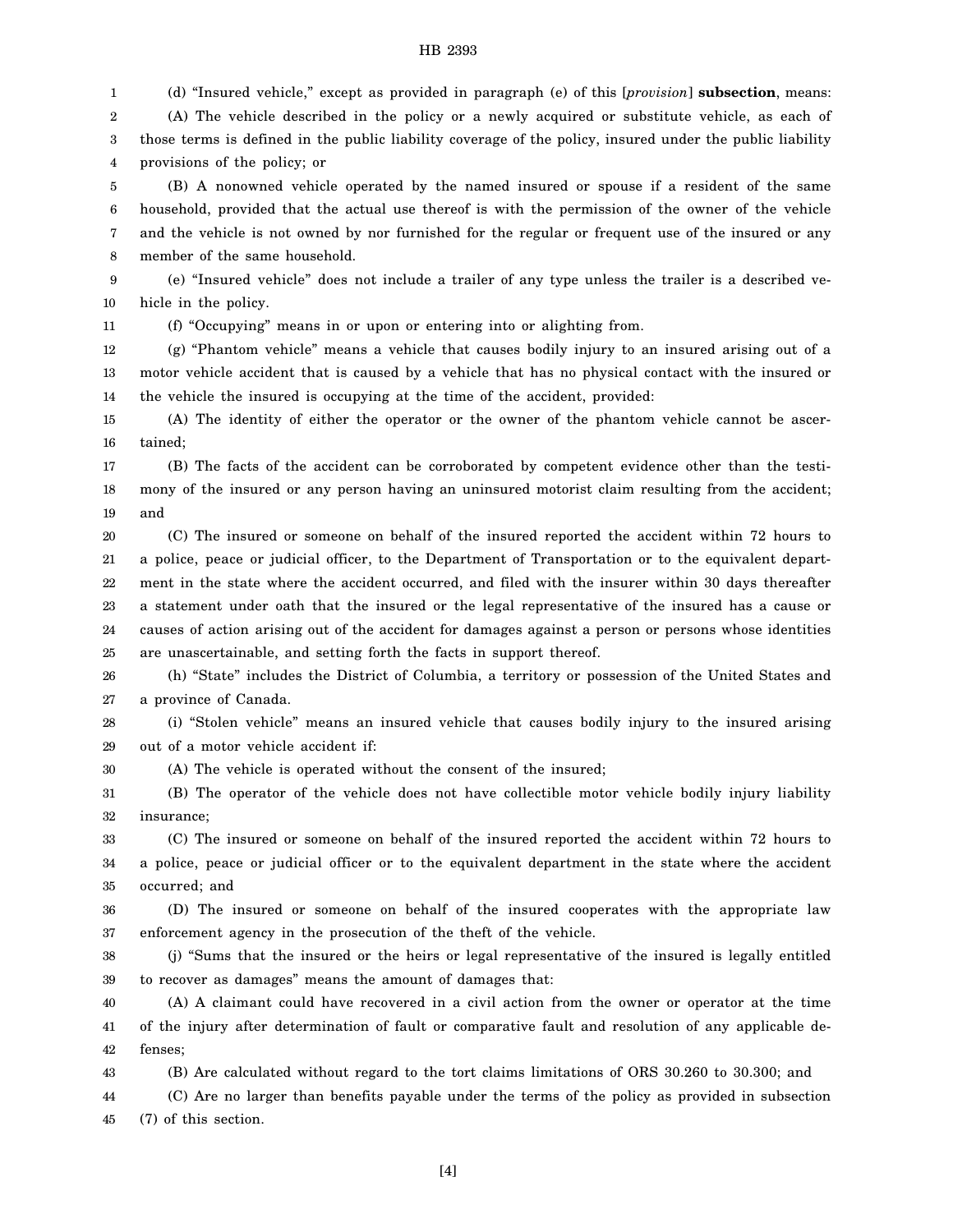1 2 (k) "Uninsured vehicle," except as provided in paragraph (L) of this [*provision*] **subsection**, means:

3 4 5 6 7 8 9 10 11 12 13 (A) A vehicle with respect to the ownership, maintenance or use of which there is no collectible motor vehicle bodily injury liability insurance, in at least the amounts or limits prescribed for bodily injury or death under ORS 806.070 applicable at the time of the accident with respect to any person or organization legally responsible for the use of the vehicle, or with respect to which there is collectible bodily injury liability insurance applicable at the time of the accident but the insurance company writing the insurance denies coverage or the company writing the insurance becomes voluntarily or involuntarily declared bankrupt or for which a receiver is appointed or becomes insolvent. It shall be a disputable presumption that a vehicle is uninsured in the event the insured and the insurer, after reasonable efforts, fail to discover within 90 days from the date of the accident, the existence of a valid and collectible motor vehicle bodily injury liability insurance applicable at the time of the accident.

14 (B) A hit-and-run vehicle.

15 (C) A phantom vehicle.

16 (D) A stolen vehicle.

17 (E) A vehicle that is owned or operated by a self-insurer:

18 (i) That is not in compliance with ORS 806.130 (1)(c); or

19 20 21 22 (ii) That provides recovery to an insured in an amount that is less than the sums that the insured or the heirs or legal representative of the insured is legally entitled to recover as damages for bodily injury or death that is caused by accident and that arises out of owning, maintaining or using an uninsured vehicle.

23 (L) "Uninsured vehicle" does not include:

24 (A) An insured vehicle, unless the vehicle is a stolen vehicle;

25 26 27 (B) Except as provided in paragraph (k)(E) of this subsection, a vehicle that is owned or operated by a self-insurer within the meaning of any motor vehicle financial responsibility law, motor carrier law or any similar law;

28 29 (C) A vehicle that is owned by the United States of America, Canada, a state, a political subdivision of any such government or an agency of any such government;

30 31 (D) A land motor vehicle or trailer, if operated on rails or crawler-treads or while located for use as a residence or premises and not as a vehicle;

32 33 (E) A farm-type tractor or equipment designed for use principally off public roads, except while actually upon public roads; or

34 35 (F) A vehicle owned by or furnished for the regular or frequent use of the insured or any member of the household of the insured.

36 37 38 (m) "Vehicle" means every device in, upon or by which any person or property is or may be transported or drawn upon a public highway, but does not include devices moved by human power or used exclusively upon stationary rails or tracks.

39 40 41 (3) This coverage applies only to accidents that occur on and after the effective date of the policy, during the policy period and within the United States of America, its territories or possessions, or Canada.

42 43 44 45 (4)(a) This coverage does not apply to bodily injury of an insured with respect to which the insured or the legal representative of the insured shall, without the written consent of the insurer, make any settlement with or prosecute to judgment any action against any person or organization who may be legally liable therefor.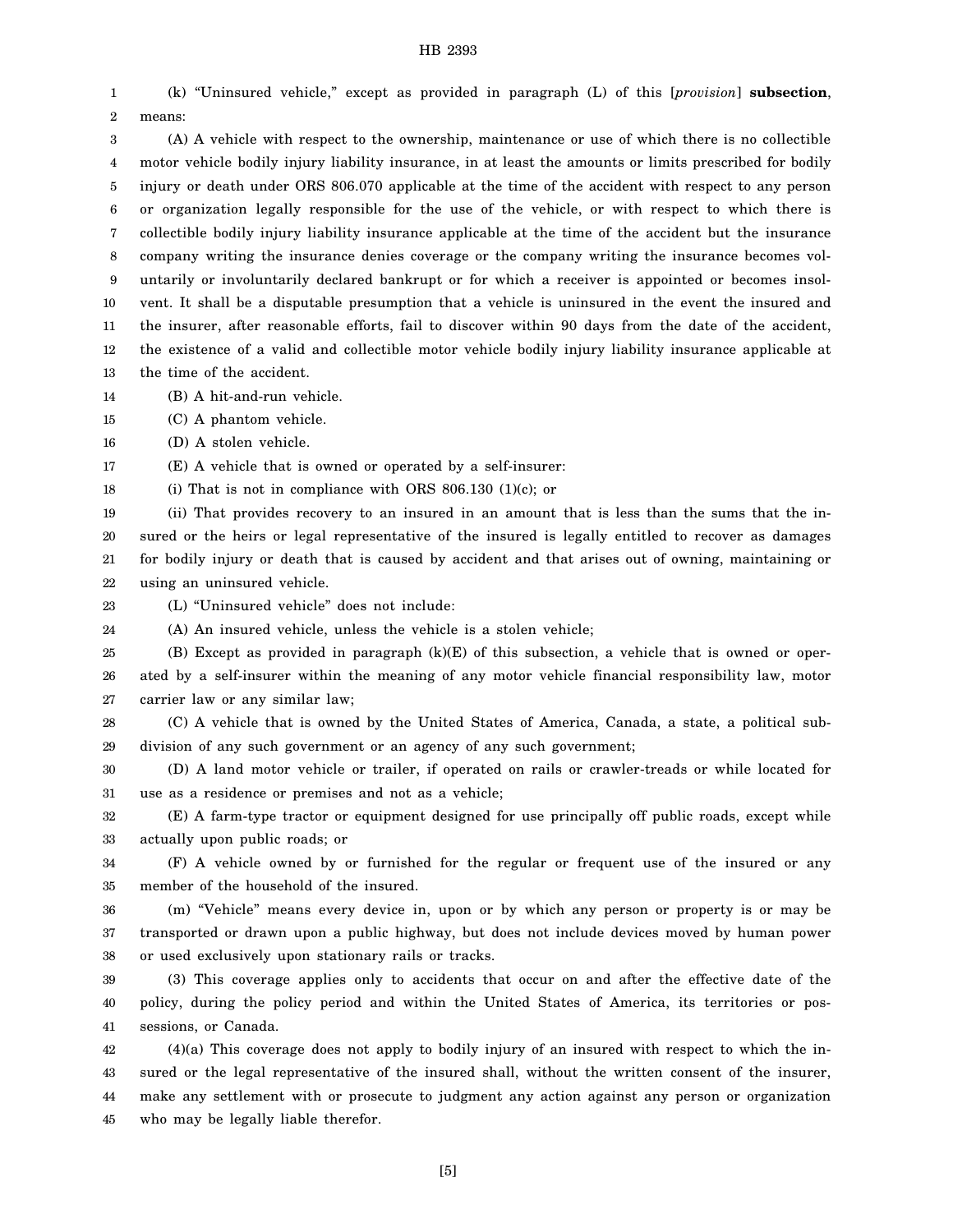1 2 3 (b) This coverage does not apply to bodily injury to an insured while occupying a vehicle, other than an insured vehicle, owned by, or furnished for the regular use of, the named insured or any relative resident in the same household, or through being struck by the vehicle.

4 5 6 7 (c) This coverage does not apply so as to inure directly or indirectly to the benefit of any workers' compensation carrier, any person or organization qualifying as a self-insurer under any workers' compensation or disability benefits law or any similar law or the State Accident Insurance Fund Corporation.

8

(d) This coverage does not apply with respect to underinsured motorist benefits unless:

9 10 11 (A) The limits of liability under any bodily injury liability insurance applicable at the time of the accident regarding the injured person have been exhausted by payment of judgments or settlements to the injured person or other injured persons;

12 13 14 (B) The described limits have been offered in settlement, the insurer has refused consent under paragraph (a) of this subsection and the insured protects the insurer's right of subrogation to the claim against the tortfeasor;

15 16 17 (C) The insured gives credit to the insurer for the unrealized portion of the described liability limits as if the full limits had been received if less than the described limits have been offered in settlement, and the insurer has consented under paragraph (a) of this subsection; or

18 19 20 21 (D) The insured gives credit to the insurer for the unrealized portion of the described liability limits as if the full limits had been received if less than the described limits have been offered in settlement and, if the insurer has refused consent under paragraph (a) of this subsection, the insured protects the insurer's right of subrogation to the claim against the tortfeasor.

22 23 24 25 26 27 28 (e) When seeking consent under paragraph (a) or (d) of this subsection, the insured shall allow the insurer a reasonable time in which to collect and evaluate information related to consent to the proposed offer of settlement. The insured shall provide promptly to the insurer any information that is reasonably requested by the insurer and that is within the custody and control of the insured. Consent will be presumed to be given if the insurer does not respond within a reasonable time. For purposes of this paragraph, a "reasonable time" is no more than 30 days from the insurer's receipt of a written request for consent, unless the insured and the insurer agree otherwise.

29 30 31 32 33 34 35 (5)(a) As soon as practicable, the insured or other person making claim shall give to the insurer written proof of claim, under oath if required, including full particulars of the nature and extent of the injuries, treatment and other details entering into the determination of the amount payable hereunder. The insured and every other person making claim hereunder shall submit to examinations under oath by any person named by the insurer and subscribe the same, as often as may reasonably be required. Proof of claim shall be made upon forms furnished by the insurer unless the insurer fails to furnish the forms within 15 days after receiving notice of claim.

36 37 38 39 (b) Upon reasonable request of and at the expense of the insurer, the injured person shall submit to physical examinations by physicians, naturopathic physicians, physician assistants or nurse practitioners selected by the insurer and shall, upon each request from the insurer, execute authorization to enable the insurer to obtain medical reports and copies of records.

40 41 42 43 44 (6) If, before the insurer makes payment of loss hereunder, the insured or the legal representative of the insured institutes any legal action for bodily injury against any person or organization legally responsible for the use of a vehicle involved in the accident, a copy of the summons and complaint or other process served in connection with the legal action shall be forwarded immediately to the insurer by the insured or the legal representative of the insured.

45 (7)(a) The limit of liability stated in the declarations as applicable to "each person" is the limit

[6]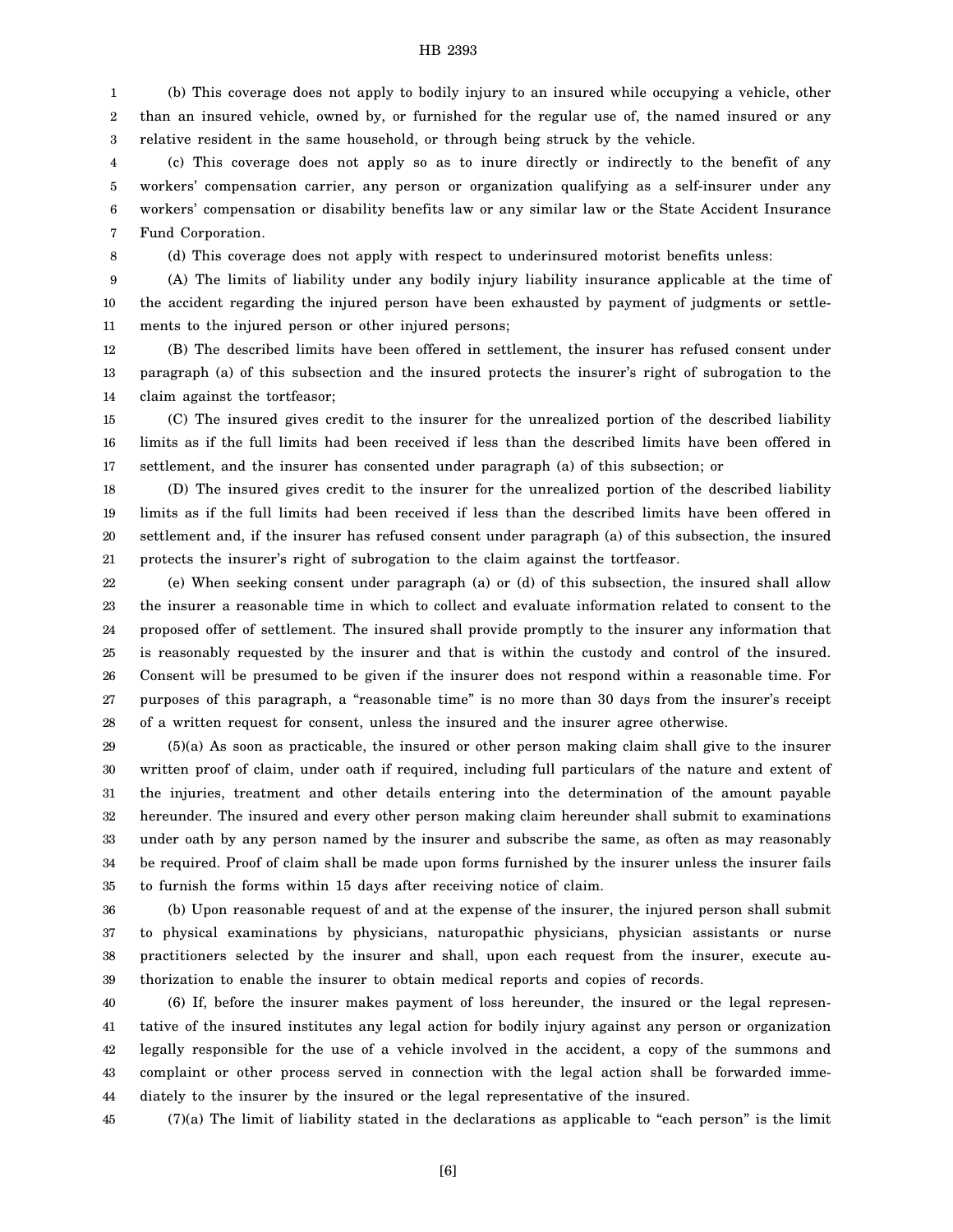1 2 3 4 5 of the insurer's liability for all damages because of bodily injury sustained by one person as the result of any one accident and, subject to the above provision respecting each person, the limit of liability stated in the declarations as applicable to "each accident" is the total limit of the company's liability for all damages because of bodily injury sustained by two or more persons as the result of any one accident.

6 7 8 9 (b) Any amount payable under the terms of this coverage because of bodily injury sustained in an accident by a person who is an insured under this coverage shall be reduced by the amount paid and the present value of all amounts payable on account of the bodily injury under any workers' compensation law, disability benefits law or any similar law.

10 11 12 (c) Any amount payable under the terms of this coverage because of bodily injury sustained in an accident by a person who is an insured under this coverage shall be reduced by the credit given to the insurer pursuant to subsection  $(4)(d)(C)$  or  $(D)$  of this section.

13 14 15 16 17 18 (d) The amount payable under the terms of this coverage may not be reduced by the amount of liability proceeds offered, described in subsection  $(4)(d)(B)$  or  $(D)$  of this section, that has not been paid to the injured person. If liability proceeds have been offered and not paid, the amount payable under the terms of the coverage shall include the amount of liability limits offered but not accepted due to the insurer's refusal to consent. The insured shall cooperate so as to permit the insurer to proceed by subrogation or assignment to prosecute the claim against the uninsured motorist.

19 20 (8) No action shall lie against the insurer unless, as a condition precedent thereto, the insured or the legal representative of the insured has fully complied with all the terms of this policy.

21

[*(9)(a)*] **(9)** With respect to bodily injury to **or death of** an insured:

22 23 [*(A)*] **(a)** While occupying a vehicle owned by a named insured under this coverage, the insurance under this coverage is primary.

24 25 26 27 28 29 [*(B)*] **(b)** While occupying a vehicle not owned by a named insured under this coverage, the insurance under this coverage shall apply only as excess insurance over any primary insurance available to the occupant that is similar to this coverage, and this excess insurance coverage shall then apply only to the sums that the insured or the heirs or legal representative of the insured is legally entitled to recover as damages for bodily injury or death that is caused by accident and that arises out of owning, maintaining or using an uninsured vehicle.

30 31 32 33 34 [*(b) With respect to bodily injury to an insured while occupying any motor vehicle used as a public or livery conveyance, the insurance under this coverage shall apply only as excess insurance over any other insurance available to the insured that is similar to this coverage, and this excess insurance coverage shall then apply only to the amount by which the applicable limit of liability of this coverage exceeds the sum of the applicable limits of liability of all other insurance.*]

35 36 37 38 **(c) Except as otherwise provided in paragraphs (a) and (b) of this subsection, coverage under insurance policies that are available to compensate the insured for bodily injury or death that is caused by accident and that arises out of owning, maintaining or using a motor vehicle, other than coverage under this policy, applies in the following order:**

39 40 41 42 43 **(A) Coverage up to the limit of the policy of the person or organization determined to be legally responsible for causing the accident, including the limit of any excess or umbrella coverage that the person or organization has and that is available to compensate the insured; (B) Coverage up to the limit of the policy of the person that owned or operated the motor vehicle that the insured occupied at the time of the accident;**

44 45 **(C) Coverage up to the limit of any policy for a vehicle that the insured owns, maintains or uses and that was not involved in the accident; and**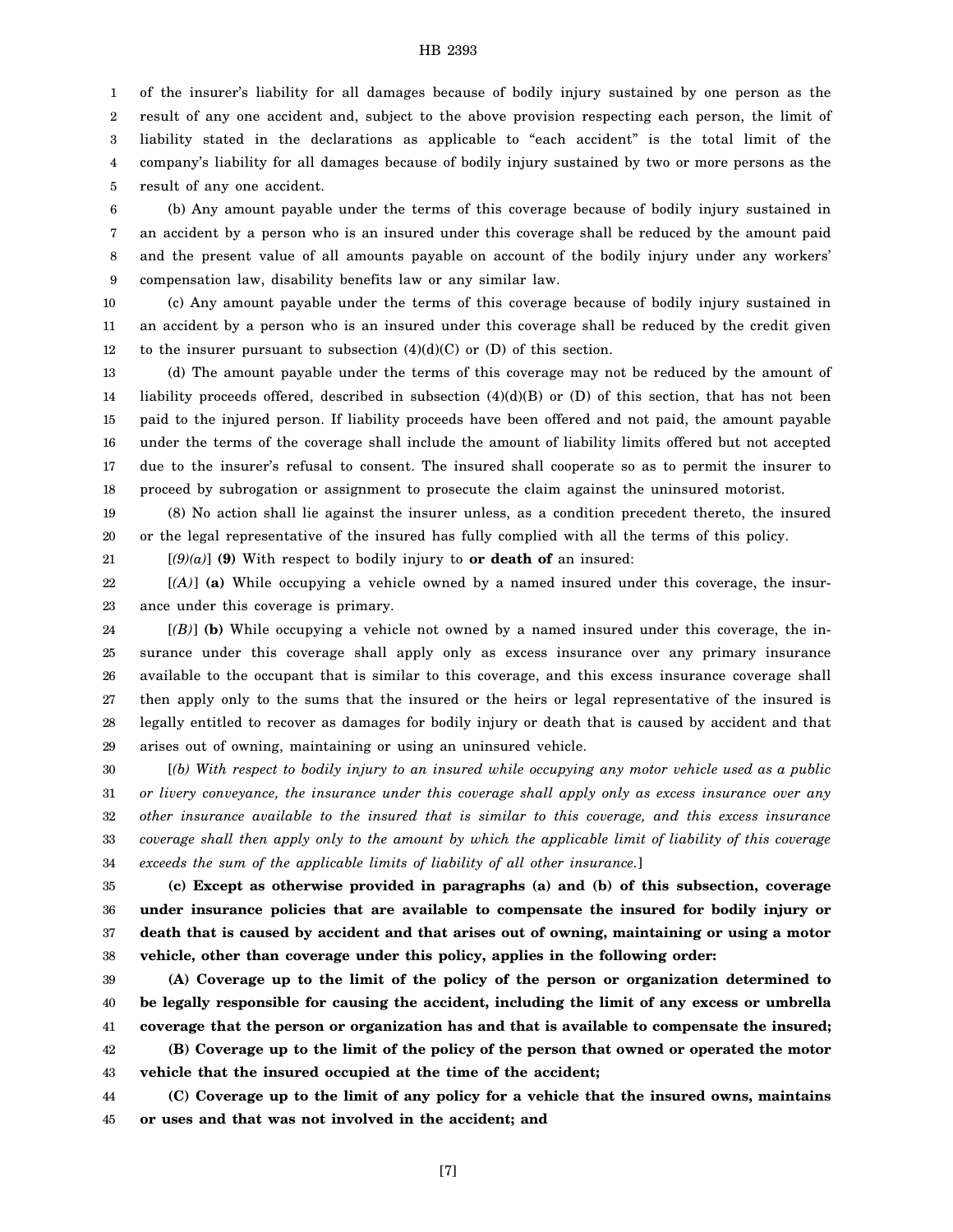#### 1 2 **(D) Coverage up to the limit of any personal liability umbrella policy that is available to compensate the insured.**

3 4 5 6 7 8 9 10 11 12 13 14 15 (10) If any person making claim hereunder and the insurer do not agree that the person is legally entitled to recover damages from the owner or operator of an uninsured vehicle because of bodily injury to the insured, or do not agree as to the amount of payment that may be owing under this coverage, then, in the event the insured and the insurer elect by mutual agreement at the time of the dispute to settle the matter by arbitration, the arbitration shall take place as described in ORS 742.505. Any judgment upon the award rendered by the arbitrators may be entered in any court having jurisdiction thereof, provided, however, that the costs to the insured of the arbitration proceeding do not exceed \$100 and that all other costs of arbitration are borne by the insurer. "Costs" as used in this provision does not include attorney fees or expenses incurred in the production of evidence or witnesses or the making of transcripts of the arbitration proceedings. The person and the insurer each agree to consider themselves bound and to be bound by any award made by the arbitrators pursuant to this coverage in the event of such election. At the election of the insured, the arbitration shall be held:

16 (a) In the county and state of residence of the insured;

(11) In the event of payment to any person under this coverage:

17 18 (b) In the county and state where the insured's cause of action against the uninsured motorist arose; or

19 (c) At any other place mutually agreed upon by the insured and the insurer.

20

21 22 23 (a) The insurer shall be entitled to the extent of the payment to the proceeds of any settlement or judgment that may result from the exercise of any rights of recovery of the person against any uninsured motorist legally responsible for the bodily injury because of which payment is made;

24 25 26 27 (b) The person shall hold in trust for the benefit of the insurer all rights of recovery that the person shall have against such other uninsured person or organization because of the damages that are the subject of claim made under this coverage, but only to the extent that the claim is made or paid herein;

28 29 30 31 32 33 34 35 36 (c) If the insured is injured by the joint or concurrent act or acts of two or more persons, one or more of whom is uninsured, the insured shall have the election to receive from the insurer any payment to which the insured would be entitled under this coverage by reason of the act or acts of the uninsured motorist, or the insured may, with the written consent of the insurer, proceed with legal action against any or all persons claimed to be liable to the insured for the injuries. If the insured elects to receive payment from the insurer under this coverage, then the insured shall hold in trust for the benefit of the insurer all rights of recovery the insured shall have against any other person, firm or organization because of the damages that are the subject of claim made under this coverage, but only to the extent of the actual payment made by the insurer;

37 38 (d) The person shall do whatever is proper to secure and shall do nothing after loss to prejudice such rights;

39 40 41 42 43 44 (e) If requested in writing by the insurer, the person shall take, through any representative not in conflict in interest with the person, designated by the insurer, such action as may be necessary or appropriate to recover payment as damages from such other uninsured person or organization, such action to be taken in the name of the person, but only to the extent of the payment made hereunder. In the event of a recovery, the insurer shall be reimbursed out of the recovery for expenses, costs and attorney fees incurred by the insurer in connection therewith; and

45 (f) The person shall execute and deliver to the insurer any instruments and papers as may be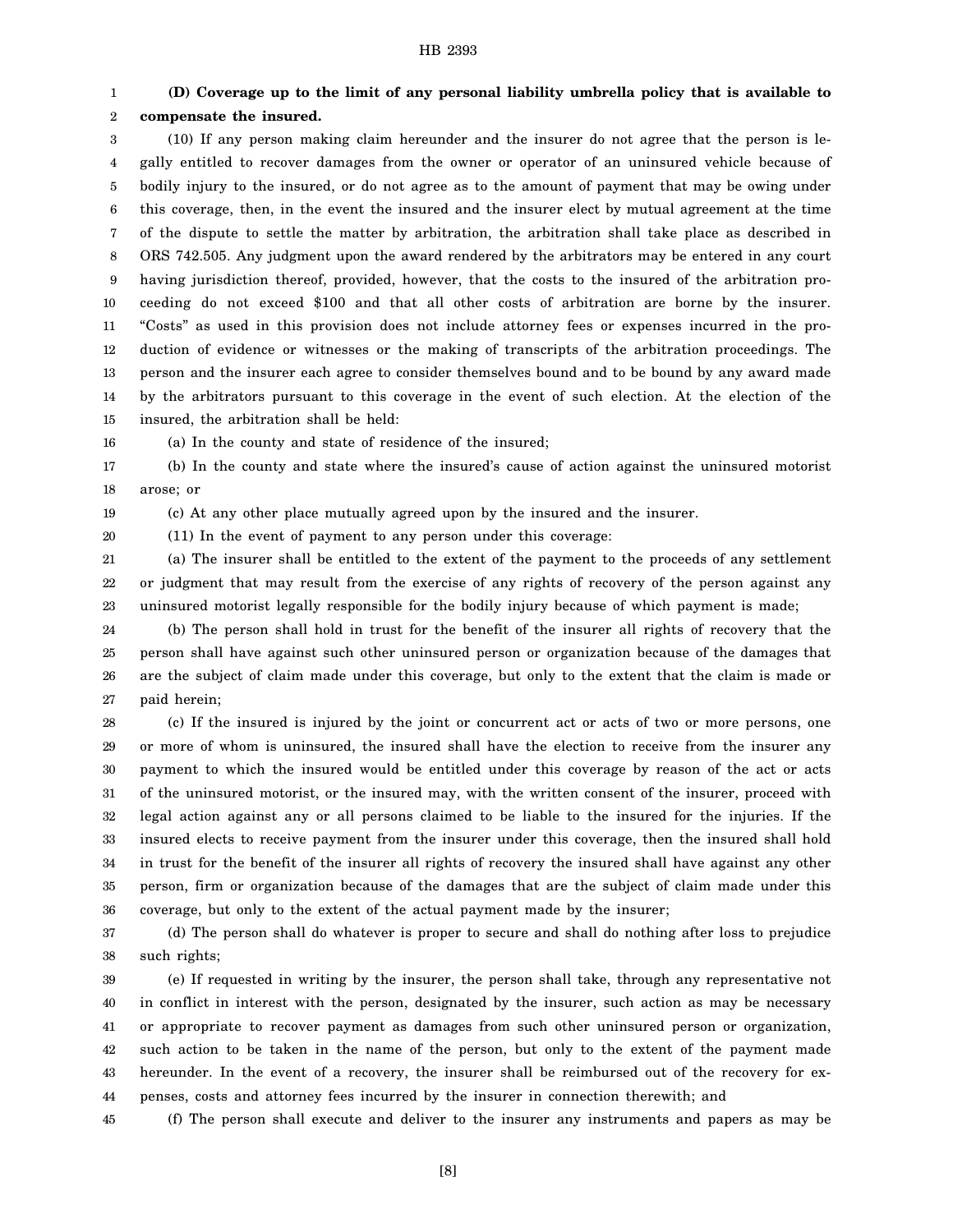1 2 appropriate to secure the rights and obligations of the person and the insurer established by this provision.

3 4 (12)(a) The parties to this coverage agree that no cause of action shall accrue to the insured under this coverage unless within two years from the date of the accident:

5 (A) Agreement as to the amount due under the policy has been concluded;

(B) The insured or the insurer has formally instituted arbitration proceedings;

(C) The insured has filed an action against the insurer; or

8 9 10 (D) Suit for bodily injury has been filed against the uninsured motorist and, within two years from the date of settlement or final judgment against the uninsured motorist, the insured has formally instituted arbitration proceedings or filed an action against the insurer.

11

6 7

(b) For purposes of this subsection:

12 13 14 15 16 (A) "Date of settlement" means the date on which a written settlement agreement or release is signed by an insured or, in the absence of these documents, the date on which the insured or the attorney for the insured receives payment of any sum required by the settlement agreement. An advance payment as defined in ORS 31.550 shall not be deemed a payment of a settlement for purposes of the time limitation in this subsection.

17 18 (B) "Final judgment" means a judgment that has become final by lapse of time for appeal or by entry in an appellate court of an appellate judgment.

19 **SECTION 3.** ORS 742.518 is amended to read:

20 742.518. As used in ORS 742.518 to 742.542:

21 22 23 24 (1) "Evaluation services" means physical examinations or reviews of medical records of beneficiaries conducted at the request of an insurer by either an employee of the insurer or a third-party medical record or bill review service to determine whether the provision or continuation of medical services is necessary or reasonable.

25 26 27 (2) "Managed care services" means any system of health care delivery that attempts to control or coordinate use of health care services in order to contain health care expenditures or improve quality of health care services.

28 (3) "Motor vehicle" means a self-propelled land motor vehicle or trailer, other than:

29 30 (a) A farm-type tractor or other self-propelled equipment designed for use principally off public roads, while not upon public roads;

31 (b) A vehicle operated on rails or crawler-treads; or

32 (c) A vehicle located for use as a residence or premises.

33 (4) "Motorcycle" and "moped" have the meanings given those terms in ORS 801.345 and 801.365.

34 (5) "Occupying" means in, or upon, or entering into or alighting from.

35 36 37 38 (6) "Pedestrian" means a person while not occupying a self-propelled vehicle other than a wheelchair or a similar low-powered motorized or mechanically propelled vehicle that is designed specifically for use by a person with a physical disability and that is determined to be medically necessary for the occupant of the wheelchair or other low-powered vehicle.

39

(7) "Personal injury protection benefits" means the benefits described in ORS 742.518 to 742.542.

40 41 42 43 (8) "Private passenger motor vehicle" means a four-wheel passenger or station wagon type motor vehicle [*not used as a public or livery conveyance, and includes*]**, including** any other four-wheel motor vehicle of the utility, pickup body, sedan delivery or panel truck type not used for wholesale or retail delivery other than farming, a self-propelled mobile home and a farm truck.

44 45 (9) "Proof of loss" means documentation that allows an insurer to determine whether a person is entitled to personal injury protection benefits and the amount of any benefit that is due.